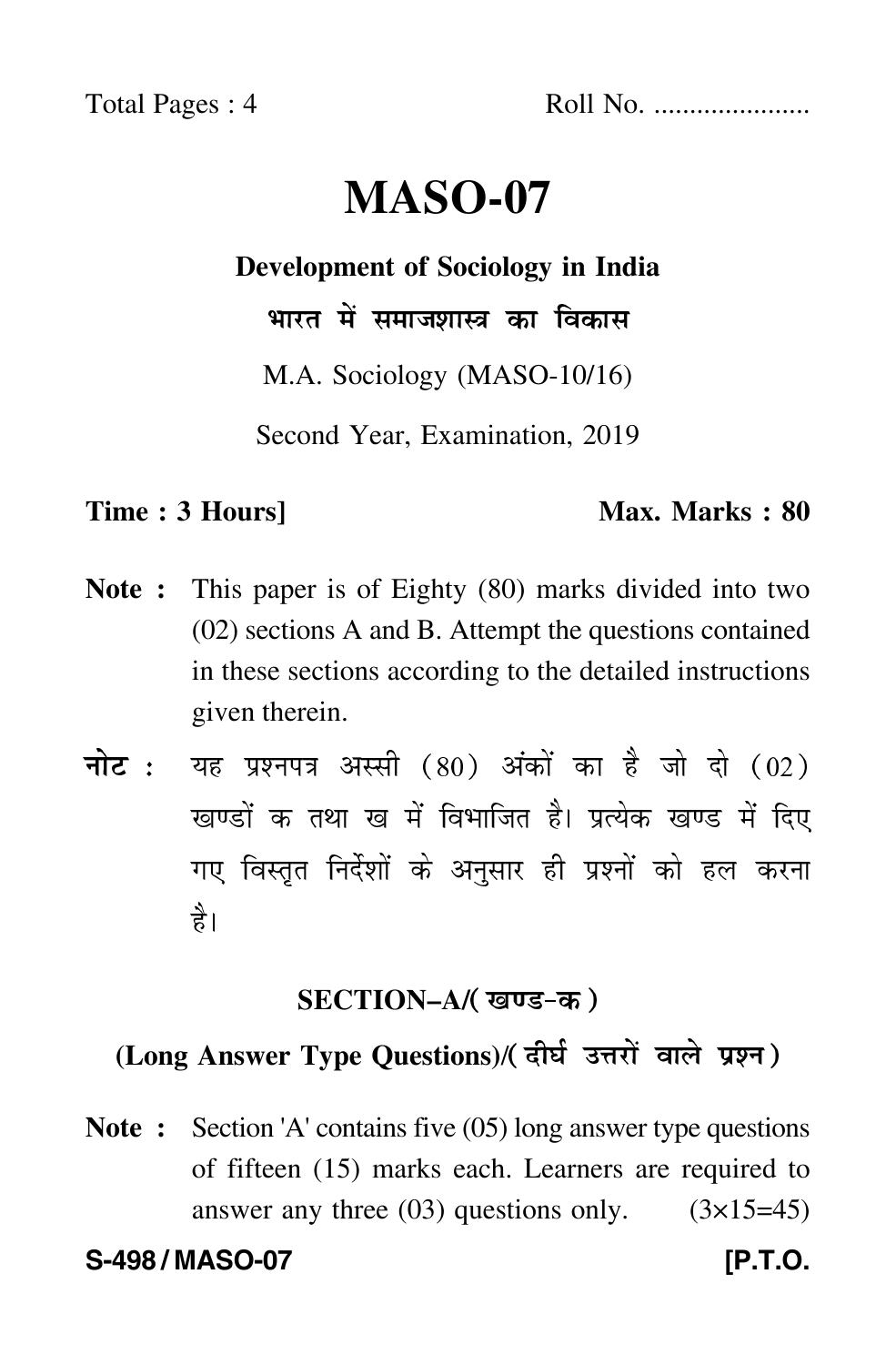- <mark>नोट</mark> : खण्ड 'क' में पाँच (05) दीर्घ उत्तरों वाले प्रश्न दिये गये हैं, प्रत्येक प्रश्न के लिए पन्द्रह (15) अंक निर्धारित हैं। शिक्षार्थियों को इनमें से केवल तीन (03) प्रश्नों के उत्तर देने हैं।
- **1.** Write an essay on the development of Sociology in independent India.

स्वतंत्र भारत में समाजशास्त्र के विकास पर एक निबन्ध लिखिए।

- **2.** Define the nature of Sociological Research in India. भारत में समाजशास्त्रीय अनुसंधान के प्रकृति की विवेचना कीजिए।
- **3.** Explain the Sociology of culture as described by D.P. Mukherjee.

डी.पी. मुकर्जी द्वारा वर्णित सांस्कृतिक समाजशास्त्र की व्याख्या कीजिए।

**4.** Discuss the impact of modernization on family, caste and kinship system.

परिवार, जाति एवं नातेदारी व्यवस्था पर आधुनिकीकरण के प्रभावों को विवेचना कीजिए।

**5.** What do you mean by weaker section ? Discuss the main challenge of weaker section in India. कमजोर वर्ग से आप क्या समझते हैं? भारत में कमजोर वर्गों की मुख्य चुनौतियों की चर्चा कीजिए।

# **S-498 / MASO-07 [ 2 ]**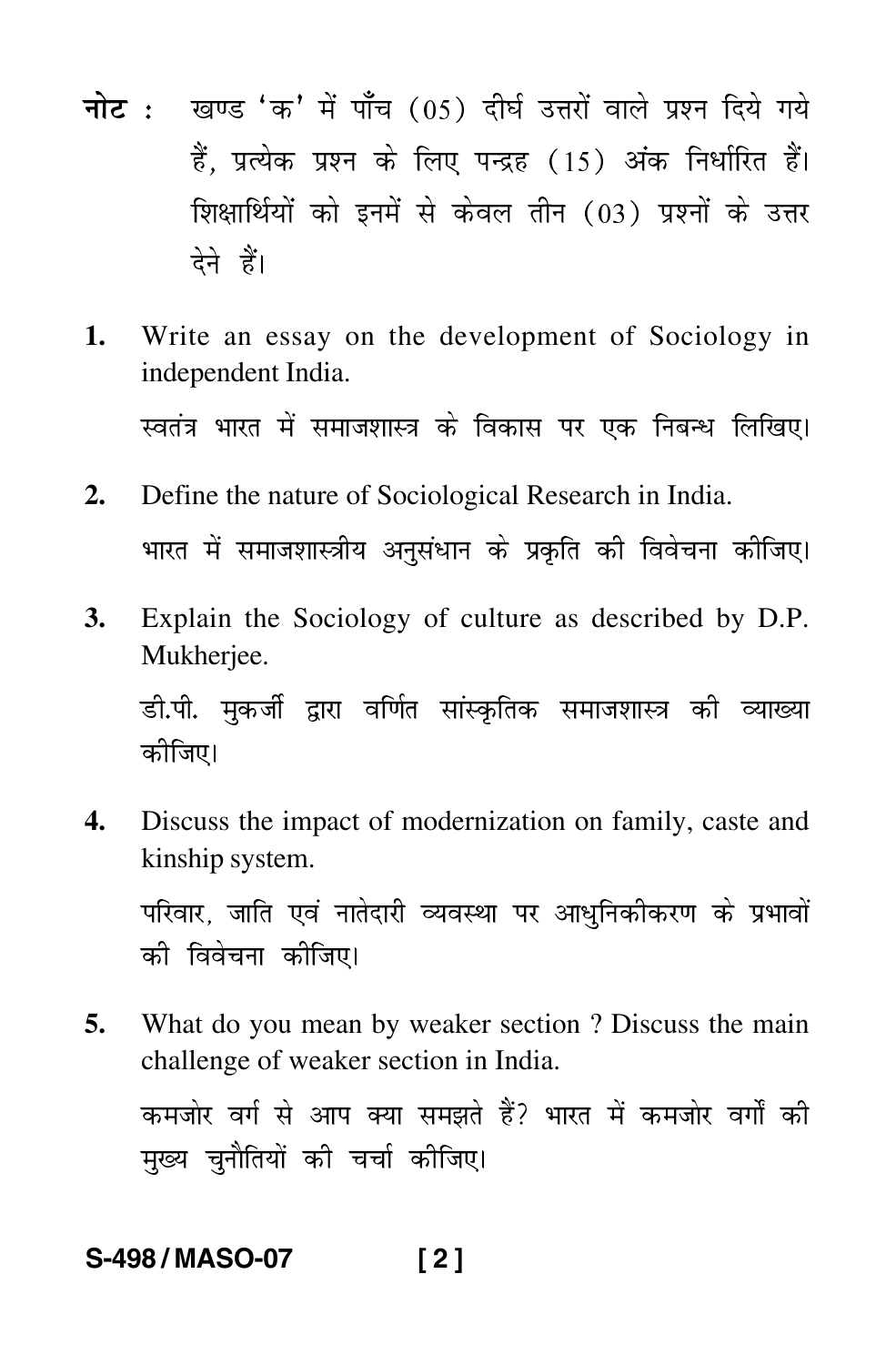## SECTION–B/( खण्ड-ख )

## (Short Answer Type Questions)/(लघु उत्तरों वाले प्रश्न)

**Note :** Section 'B' contains eight (08) short answer type questions of seven (07) marks each. Learners are required to answer any five (05) questions only.

 $(5 \times 7 = 35)$ 

- <mark>नोट</mark> : खण्ड 'ख' में आठ (08) लघु उत्तरों वाले प्रश्न दिये गये हैं, प्रत्येक प्रश्न के लिए सात (07) अंक निर्धारित हैं। शिक्षार्थियों को इनमें से केवल पाँच (05) प्रश्नों के उत्तर देने हैं।
- **1.** Concept of development. विकास की अव<mark>धारणा।</mark>
- **2.** Characteristics of social values. सामाजिक मूल्यों की विशेषताएँ।
- **3.** Define the view of G.S. Ghurye about caste system. जी.एस. घुरिये के जाति व्यवस्था संबंधी विचारों की व्याख्या कीजिए।
- **4.** Characteristics of Westertnization. पश्चिमीकरण की विशेषताएँ।
- **5.** Causes of social movements. सामाजिक आन्दोलन के कारण।

**S-498 / MASO-07 [ 3 ] [P.T.O.**